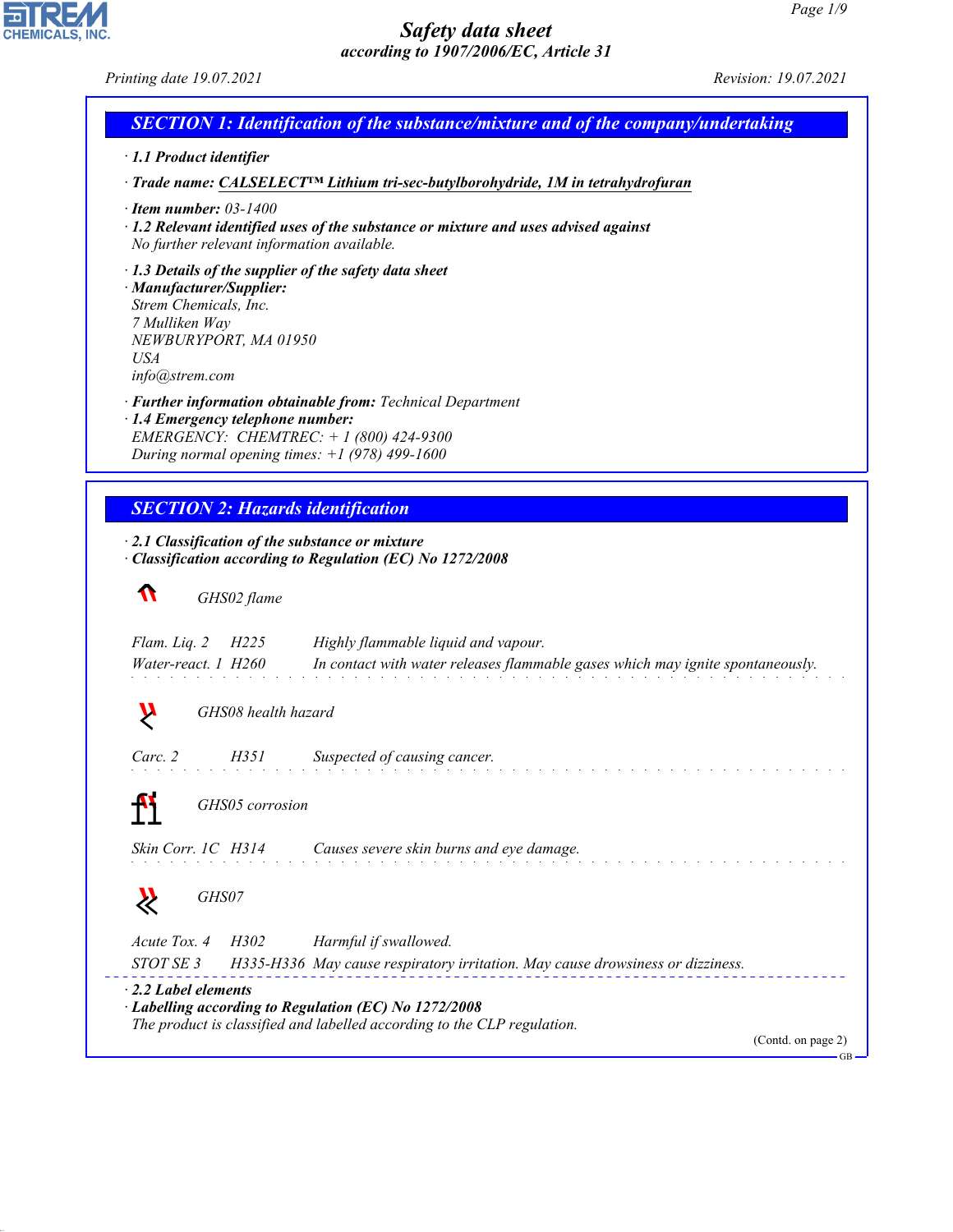GB

## *Safety data sheet according to 1907/2006/EC, Article 31*



# *SECTION 3: Composition/information on ingredients*

## *ꞏ 3.2 Chemical characterisation: Mixtures*

*ꞏ Description: Mixture of substances listed below with nonhazardous additions.*

| · Dangerous components: |                                                                                 |                    |
|-------------------------|---------------------------------------------------------------------------------|--------------------|
| $CAS: 109-99-9$         | Tetrahydrofuran [109-99-9]                                                      | 78.0%              |
| EINECS: 203-726-8       |                                                                                 |                    |
| $CAS: 38721 - 52 - 7$   | lithium tri-sec-butylhydroborate                                                | $19.0\%$           |
| EINECS: 254-101-1       | Flam. Liq. 1, H224; Pyr. Liq. 1, H250; Self-heat. 2, H252; Water-react. 1, H260 |                    |
| CAS: 1113-78-6          | tri-sec-Butylborane                                                             | $3.0\%$            |
|                         | Pyr. Liq. 1, H250; fi Skin Corr. 1A, H314; Eye Dam. 1, H318                     |                    |
|                         |                                                                                 | (Contd. on page 3) |



44.1.1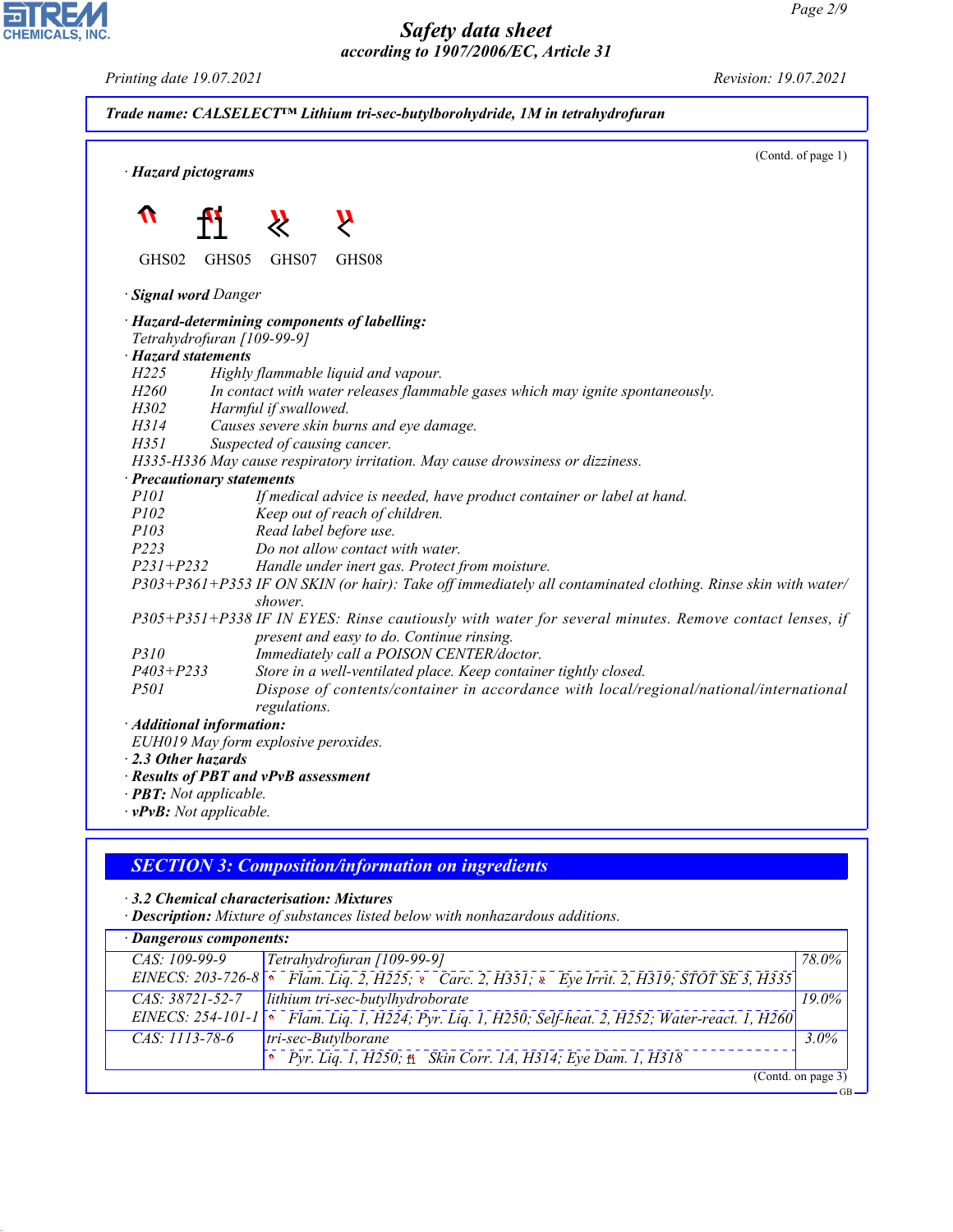*Printing date 19.07.2021 Revision: 19.07.2021*

*Trade name: CALSELECT™ Lithium tri-sec-butylborohydride, 1M in tetrahydrofuran*

*ꞏ Additional information: For the wording of the listed hazard phrases refer to section 16.*

#### (Contd. of page 2)

#### *SECTION 4: First aid measures*

*ꞏ 4.1 Description of first aid measures*

*ꞏ General information:*

*Symptoms of poisoning may even occur after several hours; therefore medical observation for at least 48 hours after the accident.*

- *ꞏ After inhalation: Supply fresh air; consult doctor in case of complaints.*
- *ꞏ After skin contact: Generally the product does not irritate the skin.*
- *ꞏ After eye contact: Rinse opened eye for several minutes under running water.*
- *ꞏ After swallowing: Call for a doctor immediately.*
- *ꞏ 4.2 Most important symptoms and effects, both acute and delayed No further relevant information available.*
- *ꞏ 4.3 Indication of any immediate medical attention and special treatment needed No further relevant information available.*

#### *SECTION 5: Firefighting measures*

*ꞏ 5.1 Extinguishing media*

*ꞏ Suitable extinguishing agents:*

- *CO2, powder or water spray. Fight larger fires with water spray or alcohol resistant foam.*
- *ꞏ For safety reasons unsuitable extinguishing agents: Water with full jet*
- *ꞏ 5.2 Special hazards arising from the substance or mixture No further relevant information available.*
- *ꞏ 5.3 Advice for firefighters*
- *ꞏ Protective equipment: No special measures required.*

#### *SECTION 6: Accidental release measures*

- *ꞏ 6.1 Personal precautions, protective equipment and emergency procedures Wear protective equipment. Keep unprotected persons away.*
- *ꞏ 6.2 Environmental precautions: Do not allow to enter sewers/ surface or ground water.*

*ꞏ 6.3 Methods and material for containment and cleaning up:*

*Absorb with liquid-binding material (sand, diatomite, acid binders, universal binders, sawdust). Use neutralising agent.*

*Dispose contaminated material as waste according to item 13. Ensure adequate ventilation.*

*Do not flush with water or aqueous cleansing agents*

*ꞏ 6.4 Reference to other sections*

*See Section 7 for information on safe handling.*

*See Section 8 for information on personal protection equipment.*

*See Section 13 for disposal information.*

## *SECTION 7: Handling and storage*

- *ꞏ 7.1 Precautions for safe handling Open and handle receptacle with care.*
- *ꞏ Information about fire and explosion protection: Keep ignition sources away - Do not smoke.*
- *Protect against electrostatic charges.*

44.1.1

(Contd. on page 4)



GB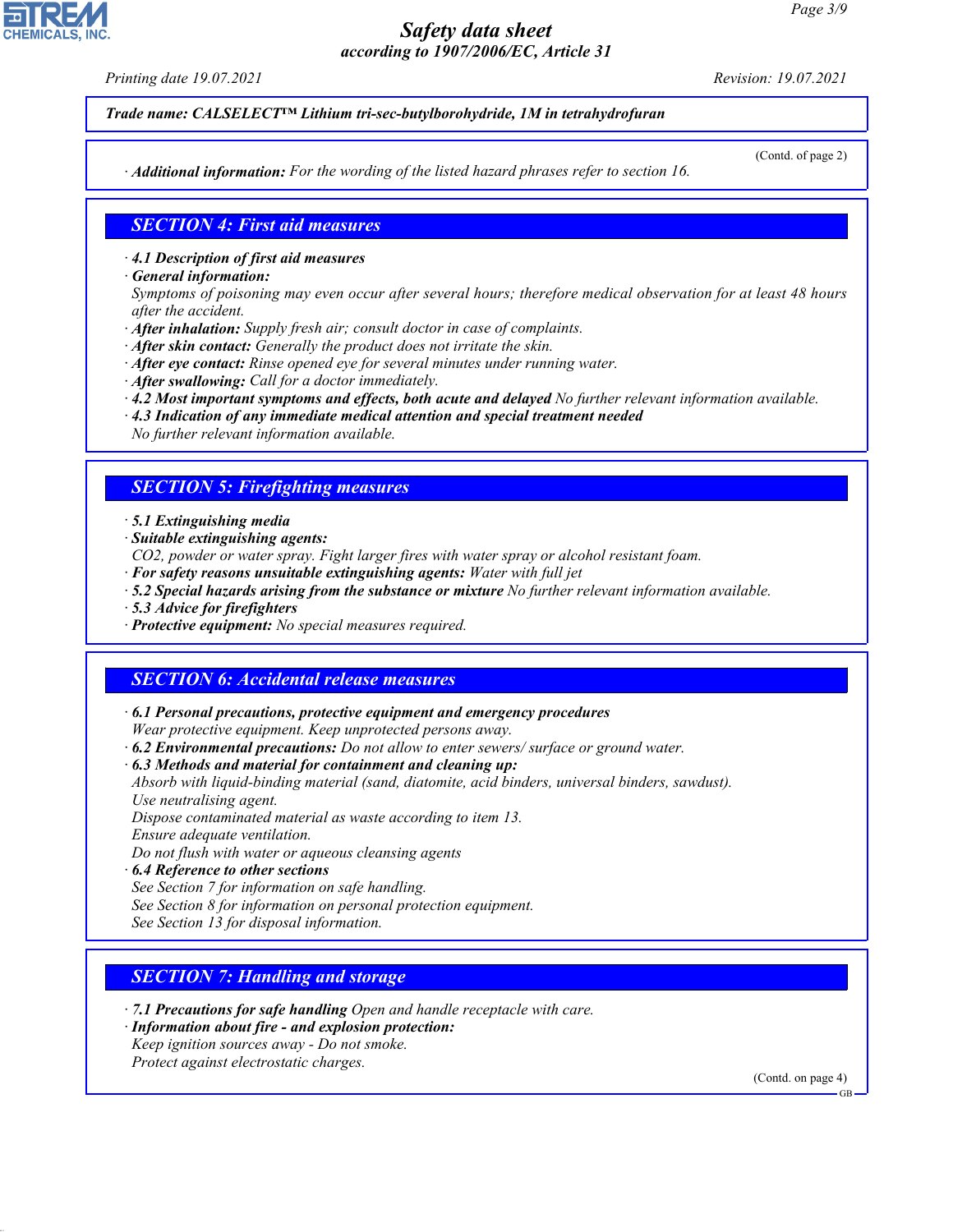*Printing date 19.07.2021 Revision: 19.07.2021*

#### *Trade name: CALSELECT™ Lithium tri-sec-butylborohydride, 1M in tetrahydrofuran*

(Contd. of page 3)

- *ꞏ 7.2 Conditions for safe storage, including any incompatibilities*
- *ꞏ Storage:*
- *ꞏ Requirements to be met by storerooms and receptacles: Store in a cool location.*
- *ꞏ Information about storage in one common storage facility: Not required.*
- *ꞏ Further information about storage conditions:*
- *Keep container tightly sealed.*
- *Store in cool, dry conditions in well sealed receptacles.*
- *ꞏ 7.3 Specific end use(s) No further relevant information available.*

#### *SECTION 8: Exposure controls/personal protection*

- *ꞏ Additional information about design of technical facilities: No further data; see item 7.*
- *ꞏ 8.1 Control parameters*

*ꞏ Ingredients with limit values that require monitoring at the workplace:*

#### *109-99-9 Tetrahydrofuran [109-99-9]*

*WEL Short-term value: 300 mg/m³, 100 ppm Long-term value: 150 mg/m³, 50 ppm Sk*

*ꞏ Additional information: The lists valid during the making were used as basis.*

- *ꞏ 8.2 Exposure controls*
- *ꞏ Personal protective equipment:*

*ꞏ General protective and hygienic measures: Keep away from foodstuffs, beverages and feed. Immediately remove all soiled and contaminated clothing Wash hands before breaks and at the end of work. Avoid contact with the eyes and skin.*

- *ꞏ Respiratory protection: Not required.*
- *ꞏ Protection of hands:*



\_S *Protective gloves*

*The glove material has to be impermeable and resistant to the product/ the substance/ the preparation.*

*Due to missing tests no recommendation to the glove material can be given for the product/ the preparation/ the chemical mixture.*

*Selection of the glove material on consideration of the penetration times, rates of diffusion and the degradation ꞏ Material of gloves*

*The selection of the suitable gloves does not only depend on the material, but also on further marks of quality and varies from manufacturer to manufacturer. As the product is a preparation of several substances, the resistance of the glove material can not be calculated in advance and has therefore to be checked prior to the application.*

#### *ꞏ Penetration time of glove material*

*The exact break through time has to be found out by the manufacturer of the protective gloves and has to be observed.*

*ꞏ Eye protection:*

44.1.1

\_R *Tightly sealed goggles*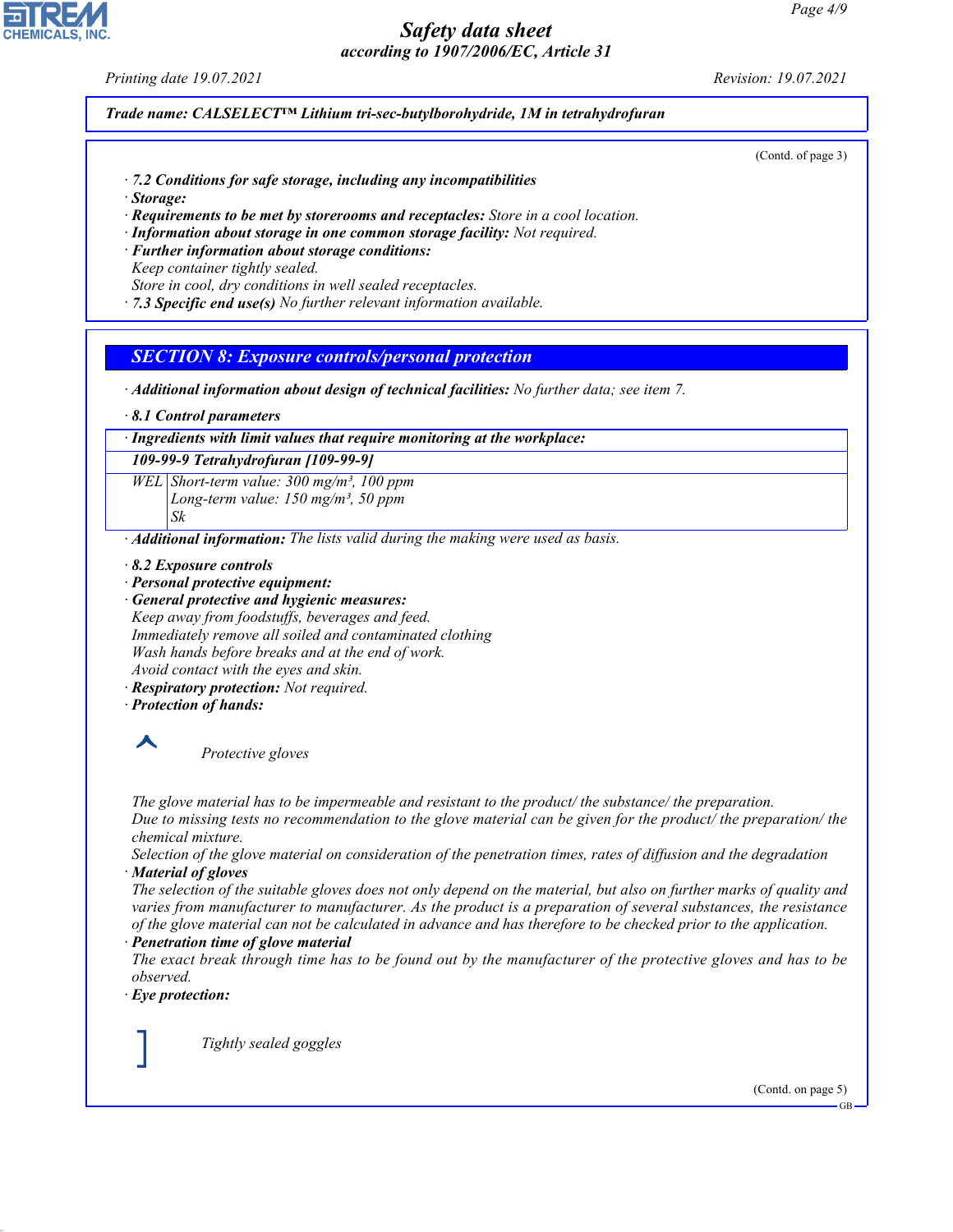## $\overline{\phantom{0}}$ **CHEMICALS, INC.**

# *Safety data sheet according to 1907/2006/EC, Article 31*

*Printing date 19.07.2021 Revision: 19.07.2021*

|  | Trade name: CALSELECT <sup>™</sup> Lithium tri-sec-butylborohydride, 1M in tetrahydrofuran |  |  |
|--|--------------------------------------------------------------------------------------------|--|--|
|  |                                                                                            |  |  |

|                                                             | (Contd. of page 4)                         |
|-------------------------------------------------------------|--------------------------------------------|
| · 9.1 Information on basic physical and chemical properties |                                            |
| · General Information                                       |                                            |
| $\cdot$ Appearance:                                         |                                            |
| Form:                                                       | Liquid                                     |
| Colour:                                                     | <i>Various colours</i>                     |
| Odour:                                                      | Characteristic                             |
| <b>Odour threshold:</b>                                     | Not determined.                            |
| $\cdot$ pH-value:                                           | Not determined.                            |
| Change in condition                                         |                                            |
| Melting point/freezing point:                               | Undetermined.                              |
| Initial boiling point and boiling range: 65 $^{\circ}$ C    |                                            |
| · Flash point:                                              | $-21.2 °C$                                 |
| · Flammability (solid, gas):                                | Not determined.                            |
| · Ignition temperature:                                     | 230 °C                                     |
| · Decomposition temperature:                                | Not determined.                            |
| · Auto-ignition temperature:                                | Product is not selfigniting.               |
| · Explosive properties:                                     | May form explosive peroxides.              |
| · Explosion limits:                                         |                                            |
| Lower:                                                      | 1.5 Vol $\%$                               |
| <b>Upper:</b>                                               | $12.0$ Vol $%$                             |
| $\cdot$ Vapour pressure at 20 °C:                           | $200$ $hPa$                                |
| · Density:                                                  | Not determined.                            |
| $\cdot$ Relative density                                    | Not determined.                            |
| · Vapour density                                            | Not determined.                            |
| $\cdot$ Evaporation rate                                    | Not determined.                            |
| Solubility in / Miscibility with                            |                                            |
| water:                                                      | Not miscible or difficult to mix.          |
| · Partition coefficient: n-octanol/water:                   | Not determined.                            |
| · Viscosity:                                                |                                            |
| Dynamic:                                                    | Not determined.                            |
| Kinematic:                                                  | Not determined.                            |
| Solvent content:                                            |                                            |
| <b>Organic solvents:</b>                                    | 78.0%                                      |
| $VOC$ (EC)                                                  | 78.00 %                                    |
| $\cdot$ 9.2 Other information                               | No further relevant information available. |

## *SECTION 10: Stability and reactivity*

*ꞏ 10.1 Reactivity No further relevant information available.*

*ꞏ 10.2 Chemical stability*

44.1.1

*ꞏ Thermal decomposition / conditions to be avoided: No decomposition if used according to specifications.*

*ꞏ 10.3 Possibility of hazardous reactions Contact with water releases flammable gases.*

*ꞏ 10.4 Conditions to avoid No further relevant information available.*

*ꞏ 10.5 Incompatible materials: No further relevant information available.*

(Contd. on page 6) GB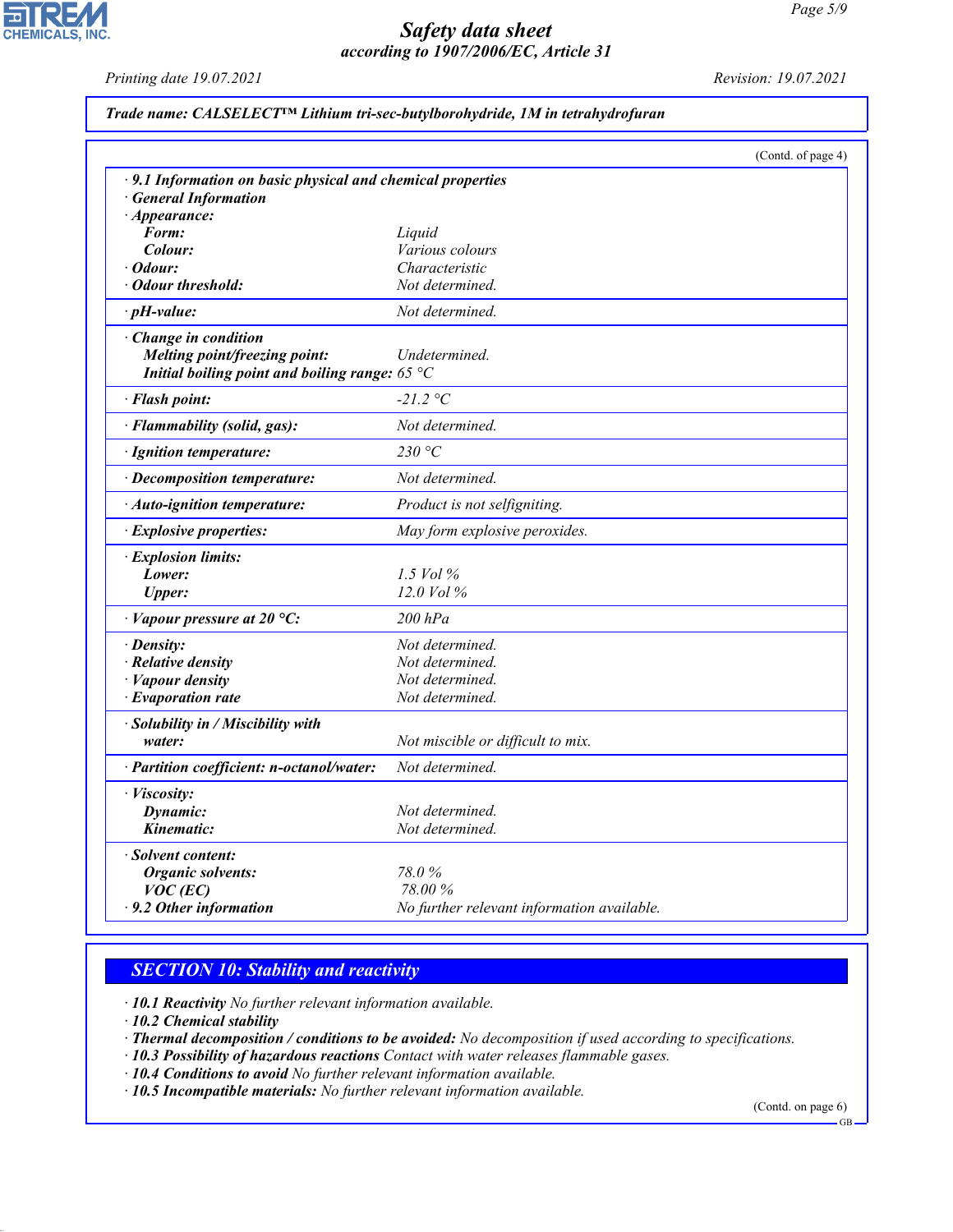*Printing date 19.07.2021 Revision: 19.07.2021*

*Trade name: CALSELECT™ Lithium tri-sec-butylborohydride, 1M in tetrahydrofuran*

*ꞏ 10.6 Hazardous decomposition products: No dangerous decomposition products known.*

(Contd. of page 5)

## *SECTION 11: Toxicological information*

*ꞏ 11.1 Information on toxicological effects*

*ꞏ Acute toxicity*

*Harmful if swallowed.*

*ꞏ LD/LC50 values relevant for classification:*

*109-99-9 Tetrahydrofuran [109-99-9]*

*Oral LD50 2500 mg/kg (rat)*

- *ꞏ Primary irritant effect:*
- *ꞏ Skin corrosion/irritation*
- *Causes severe skin burns and eye damage.*
- *ꞏ Serious eye damage/irritation*

*Causes severe skin burns and eye damage.*

- *ꞏ Respiratory or skin sensitisation Based on available data, the classification criteria are not met.*
- *ꞏ CMR effects (carcinogenity, mutagenicity and toxicity for reproduction)*
- *ꞏ Germ cell mutagenicity Based on available data, the classification criteria are not met.*

*ꞏ Carcinogenicity*

- *Suspected of causing cancer.*
- *ꞏ Reproductive toxicity Based on available data, the classification criteria are not met.*
- *ꞏ STOT-single exposure*
- *May cause respiratory irritation. May cause drowsiness or dizziness.*
- *ꞏ STOT-repeated exposure Based on available data, the classification criteria are not met.*
- *ꞏ Aspiration hazard Based on available data, the classification criteria are not met.*

# *SECTION 12: Ecological information*

- *ꞏ 12.1 Toxicity*
- *ꞏ Aquatic toxicity: No further relevant information available.*
- *ꞏ 12.2 Persistence and degradability No further relevant information available.*
- *ꞏ 12.3 Bioaccumulative potential No further relevant information available.*
- *ꞏ 12.4 Mobility in soil No further relevant information available.*
- *ꞏ Additional ecological information:*
- *ꞏ General notes:*
- *Water hazard class 1 (German Regulation) (Self-assessment): slightly hazardous for water*

*Do not allow undiluted product or large quantities of it to reach ground water, water course or sewage system. Must not reach sewage water or drainage ditch undiluted or unneutralised.*

*ꞏ 12.5 Results of PBT and vPvB assessment*

- *ꞏ PBT: Not applicable.*
- *ꞏ vPvB: Not applicable.*
- *ꞏ 12.6 Other adverse effects No further relevant information available.*

## *SECTION 13: Disposal considerations*

- *ꞏ 13.1 Waste treatment methods*
- *ꞏ Recommendation*

44.1.1

*Must not be disposed together with household garbage. Do not allow product to reach sewage system.*

(Contd. on page 7)

GB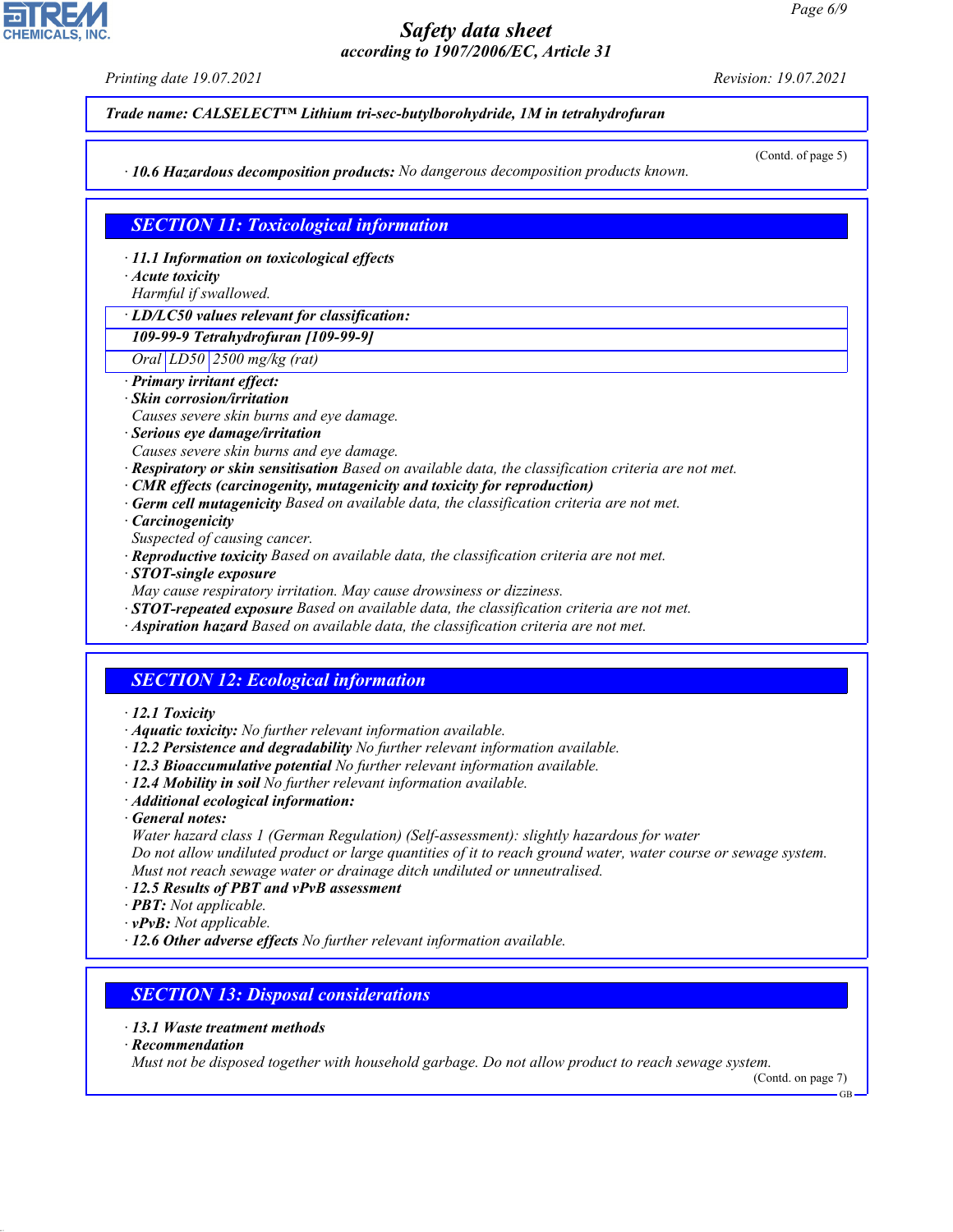*Printing date 19.07.2021 Revision: 19.07.2021*

ᄀ

**CHEMICALS, INC.** 

44.1.1

*Trade name: CALSELECT™ Lithium tri-sec-butylborohydride, 1M in tetrahydrofuran*

(Contd. of page 6)

*ꞏ Uncleaned packaging:*

*ꞏ Recommendation: Disposal must be made according to official regulations.*

| $\cdot$ 14.1 UN-Number<br>ADR, IMDG, IATA | UN3129                                                      |
|-------------------------------------------|-------------------------------------------------------------|
| · 14.2 UN proper shipping name            |                                                             |
| $·$ <i>ADR</i>                            | 3129 WATER-REACTIVE LIQUID, CORROSIVE, N.O.S.               |
| $\cdot$ IMDG, IATA                        | WATER-REACTIVE LIQUID, CORROSIVE, N.O.S.                    |
| $\cdot$ 14.3 Transport hazard class(es)   |                                                             |
| $\cdot$ ADR                               |                                                             |
| 渔                                         |                                                             |
| · Class                                   | 4.3 Substances which, in contact with water, emit flammable |
|                                           | gases.                                                      |
| $\cdot$ Label<br>$\cdot$ IMDG             | $4.3 + 8$                                                   |
|                                           |                                                             |
| 渔                                         |                                                             |
| · Class                                   | 4.3 Substances which, in contact with water, emit flammable |
| $\cdot$ Label                             | gases.<br>4.3/8                                             |
| $\cdot$ IATA                              |                                                             |
|                                           |                                                             |
| 圅                                         |                                                             |
| · Class                                   | 4.3 Substances which, in contact with water, emit flammable |
| $\cdot$ Label                             | gases.<br>4.3(8)                                            |
| · 14.4 Packing group                      |                                                             |
| ADR, IMDG, IATA                           | I                                                           |
| · 14.5 Environmental hazards:             | Not applicable.                                             |
| $\cdot$ 14.6 Special precautions for user | Warning: Substances which, in contact with water, emit      |
| · EMS Number:                             | flammable gases.<br>$F-G, S-N$                              |
|                                           | · 14.7 Transport in bulk according to Annex II of           |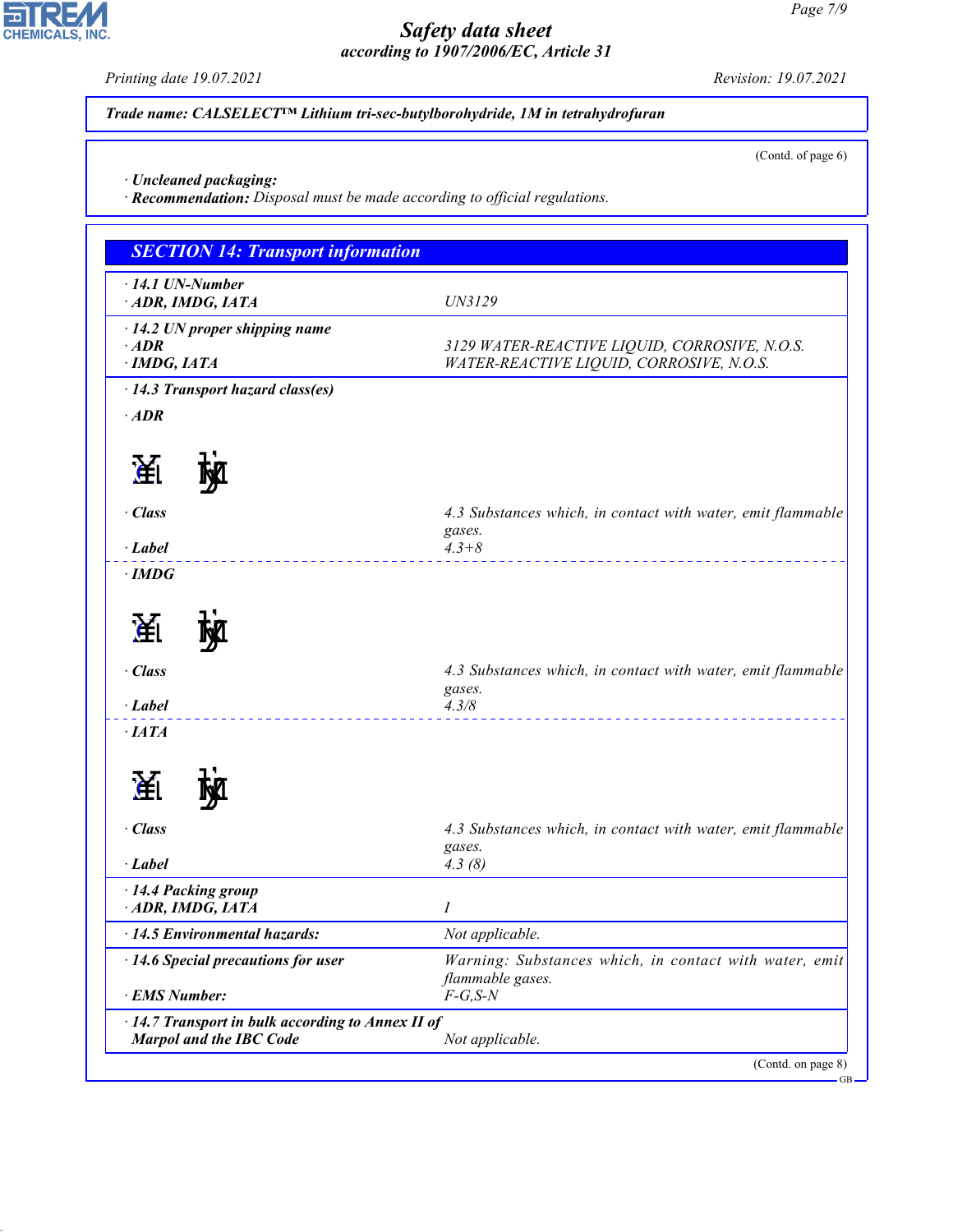*Printing date 19.07.2021 Revision: 19.07.2021*

*Trade name: CALSELECT™ Lithium tri-sec-butylborohydride, 1M in tetrahydrofuran*

|                                                                                    | (Contd. of page 7)                                                |
|------------------------------------------------------------------------------------|-------------------------------------------------------------------|
| $\cdot$ Transport/Additional information:                                          |                                                                   |
| $\cdot$ ADR<br>$\cdot$ Limited quantities (LQ)<br>$\cdot$ Excepted quantities (EQ) | Code: E0<br>Not permitted as Excepted Quantity                    |
| · UN "Model Regulation":                                                           | UN 3129 WATER-REACTIVE LIQUID, CORROSIVE, N.O.S.,<br>$4.3(8)$ , I |

## *SECTION 15: Regulatory information*

*ꞏ 15.1 Safety, health and environmental regulations/legislation specific for the substance or mixture*

- *ꞏ Directive 2012/18/EU*
- *ꞏ Named dangerous substances ANNEX I None of the ingredients is listed.*
- *ꞏ Seveso category*

*O2 Substances and mixtures which in contact with water emit flammable gases P5c FLAMMABLE LIQUIDS*

- *ꞏ Qualifying quantity (tonnes) for the application of lower-tier requirements 100 t*
- *ꞏ Qualifying quantity (tonnes) for the application of upper-tier requirements 500 t*
- *ꞏ REGULATION (EC) No 1907/2006 ANNEX XVII Conditions of restriction: 3, 40*
- *ꞏ National regulations:*
- *ꞏ Waterhazard class: Water hazard class 1 (Self-assessment): slightly hazardous for water.*
- *ꞏ 15.2 Chemical safety assessment: A Chemical Safety Assessment has not been carried out.*

## *SECTION 16: Other information*

*This information is based on our present knowledge. However, this shall not constitute a guarantee for any specific product features and shall not establish a legally valid contractual relationship.*

#### *ꞏ Relevant phrases*

*H224 Extremely flammable liquid and vapour.*

*H225 Highly flammable liquid and vapour.*

*H250 Catches fire spontaneously if exposed to air.*

*H252 Self-heating in large quantities; may catch fire.*

- *H260 In contact with water releases flammable gases which may ignite spontaneously.*
- *H314 Causes severe skin burns and eye damage.*
- *H318 Causes serious eye damage.*

*H319 Causes serious eye irritation.*

*H335 May cause respiratory irritation.*

*H351 Suspected of causing cancer.*

#### *ꞏ Department issuing SDS: Technical Department.*

*ꞏ Contact: Technical Director*

44.1.1

#### *ꞏ Abbreviations and acronyms:*

*ADR: Accord européen sur le transport des marchandises dangereuses par Route (European Agreement concerning the International Carriage of Dangerous Goods by Road) IMDG: International Maritime Code for Dangerous Goods IATA: International Air Transport Association GHS: Globally Harmonised System of Classification and Labelling of Chemicals EINECS: European Inventory of Existing Commercial Chemical Substances ELINCS: European List of Notified Chemical Substances CAS: Chemical Abstracts Service (division of the American Chemical Society)*

*VOC: Volatile Organic Compounds (USA, EU)*

(Contd. on page 9)

GB